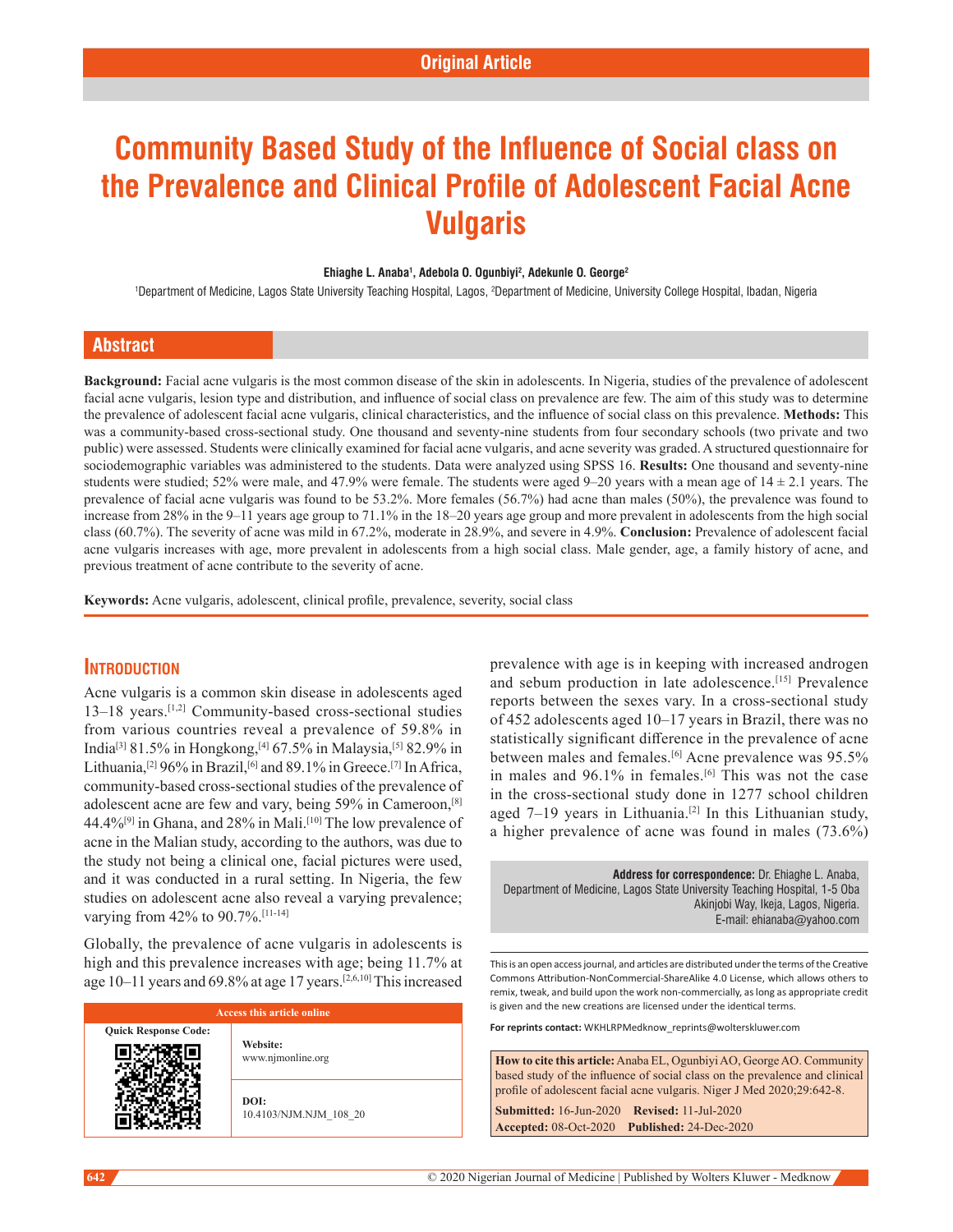in comparison to the females  $(69.9\%)$ <sup>[2]</sup> This difference in prevalence could be explained by the older age of the Lithuanian study since acne is more prevalent in late adolescence. Acne appears earlier in females reflecting the earlier onset of puberty<sup>[15]</sup> although more severe in males.<sup>[3,5]</sup> The severity in males could be explained by the increased androgen levels, which is a potent stimulus for sebum production.[15] A study from Mali on the influence of wealth (social class) on the prevalence of adolescent acne did not find any relationship.[10]

The aim of this study was to determine the prevalence of facial acne vulgaris, its clinical characteristics, and the influence of social class on prevalence in this population of adolescents.

## **METHODS**

This was a descriptive cross-sectional, community-based study in an urban setting. The study was conducted in four randomly selected secondary schools in Ibadan North Local Government Area of Oyo State: two public schools (Anglican Commercial Grammar School and Oritamefa Baptist High School) to represent the low socioeconomic class and two private schools (ABI International School, Bodija, and Emifunmi College) to represent the high socioeconomic class. In Nigeria, the children of the more affluent class attend private schools. Each school had six grades, an arm of each grade was studied.

A multistage sampling method was used for selection of the students. A list of secondary schools in Ibadan North Local Government was obtained from the Ministry of Education. The schools were already classified by the government into public and private. From the list of private schools (26), two schools were selected by balloting. In addition, from the list of public schools (86), two schools were selected by balloting.

The calculated sample size was split into two halves, i.e., the same number of students was to be studied in the public and private schools. On getting to the schools, one arm of each year group, both Junior Secondary School (JSS) and Senior Secondary School (SSS) were selected by balloting to get a cluster sample. All the students found in the selected class were studied in each year group (JSS 1 to SSS 3) in each school.

Each student was clinically assessed for facial acne vulgaris. Lesions were counted, type of lesions was noted, and the severity of acne vulgaris was graded. The subject's sociodemographic parameters (e.g., sex and age) and clinical findings were recorded with the study data collection pro forma. In this study, acne severity was graded using the Comprehensive Acne Severity Scale into mild, moderate, and severe.<sup>[16]</sup>

Permission to carry out the study was obtained from the Ministry of Education and the various school heads. The study was explained to the subjects and their parents via a letter, and informed consent was obtained from the parents. Ethical approval was given by the research and Ethics Committee of the University College Hospital Ibadan (UI/ EC/10/0001).

Data were analyzed using the Statistical Package for Social Sciences (SPSS) (Version 16.0 for Windows; Released 2010. Chicago, SPSS Inc).[17] Univariate descriptive statistics such as means, medians, frequencies, and proportions are presented. Associations between categorical variables were tested using the Chi‑square test, while differences in means of groups were tested using the *t*‑test and analysis of variance. Linear logistic regression was done to correlate the presence of acne with variables. Variables significant at the 10% level on bivariate analysis were entered into the model. The level of significance of all tests was *P* < 0.05.

## **Results**

One thousand and seventy-nine students were studied and this was made up of 562 (52.1%) males and 517 (47.9%) females [Table 1]. Five hundred and seventy-two (53%) of them were from private schools (high social class) and 507 (47%) from public schools (low social class). The age of the students ranged from 9 to 20 years with a mean age of  $14 \pm 2.1$  years; 12% were aged 9–11 years, 48% were aged 12–14 years, 36% were aged 15–17 years, and 4% were aged 18–20 years.<sup>[6]</sup>

#### **Acne-related variables**

The prevalence of acne was found to be 53.2% (574/1079 of respondents). Age at the onset of acne was 8–11 years in (127) 22.1%, 12–15 years in (370) 64.5%, 16–19 years in (132) 13.2%, and (1) 20 years in 0.2%. The duration of acne was <1 year in 43.9%, 1–2 years in 31.5%, 3–4 years in 12.4%, and over 5 years in 8.4%. Family history of acne was reported in 42.9%, 24.9% had "no family history," and 31.0% had "no knowledge of family history." In general, 75.3% of the students had knowledge of acne treatment. Among persons with acne, 53.7% had treated acne. Modality of treatment was self-medication in 54%, traditional remedies in 1%, hospital treatment in 6%, and no treatment in 39%. In those who had engaged in self‑medication, salicylic acid ointment was used in 49.4%, sulfur ointment in 12%, antibiotics in 9.2%, antiseptic soaps in 23.2%, and herbal remedies in 6.1%. The subjective and clinical severity of acne was mild in 52.6% and 67.2%, respectively [Figure 1].



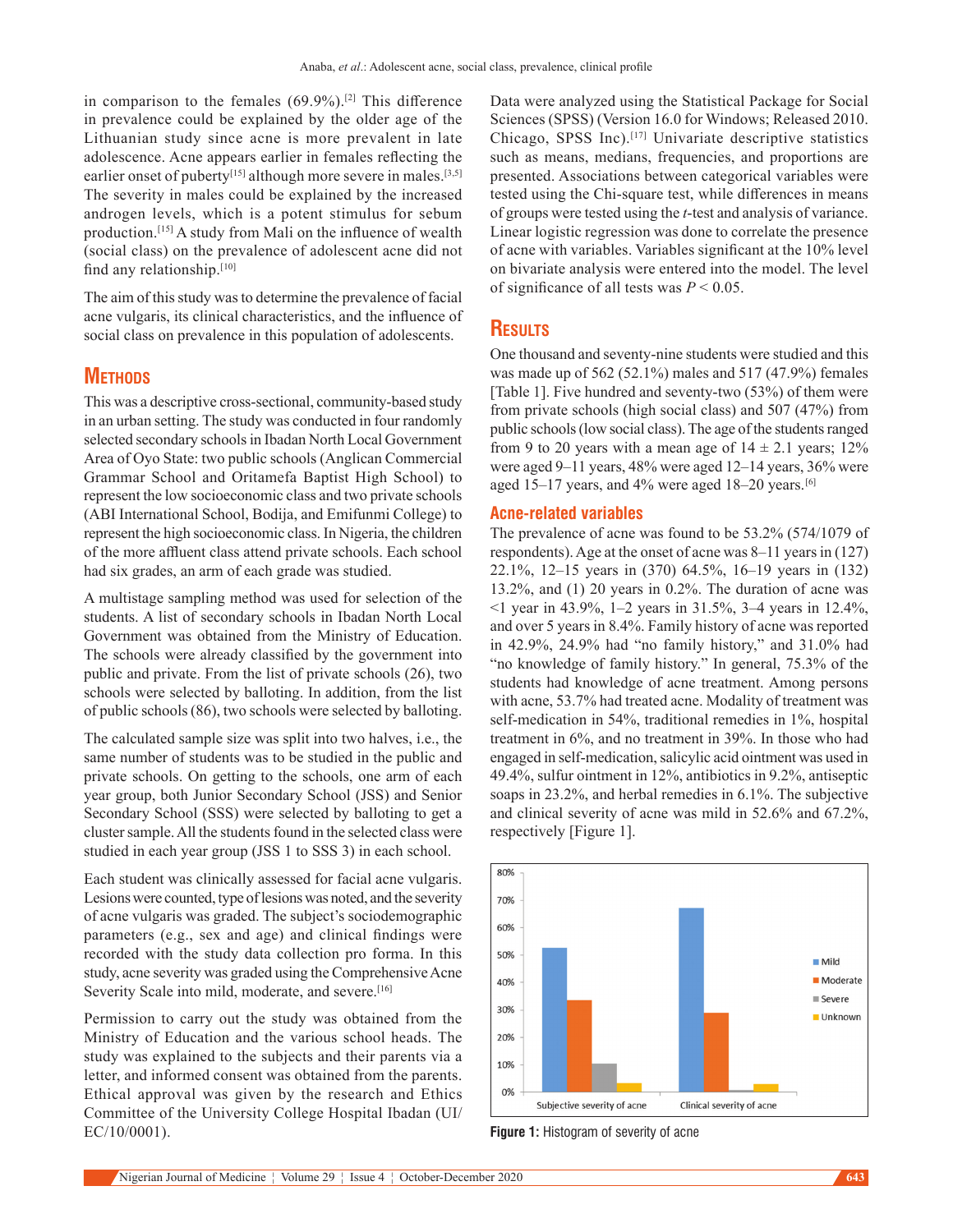| Table 1: Relationship between gender and variables |                |            |              |          |           |  |
|----------------------------------------------------|----------------|------------|--------------|----------|-----------|--|
| <b>Variable</b>                                    | Gender         |            | <b>Total</b> | $\chi^2$ | $\pmb{P}$ |  |
|                                                    | <b>Male</b>    | Female     |              |          |           |  |
| Social class                                       |                |            |              |          |           |  |
| Low                                                | 318 (56.6)     | 254 (49.1) | 572          | 6.007    | 0.014     |  |
| High                                               | 244 (43.4)     | 263(50.9)  | 507          |          |           |  |
| Acne                                               |                |            |              |          |           |  |
| Yes                                                | 281 (50.0)     | 293 (56.7) | 574          | 4.816    | 0.028     |  |
| N <sub>o</sub>                                     | 281 (50.0)     | 224(43.3)  | 505          |          |           |  |
| Age (years)                                        |                |            |              |          |           |  |
| $9 - 11$                                           | 71(12.6)       | 61(11.8)   | 132          | 9.777    | 0.021     |  |
| $12 - 14$                                          | 251 (44.7)     | 269 (52.0) | 520          |          |           |  |
| $15 - 17$                                          | 213 (37.9)     | 176(34.0)  | 389          |          |           |  |
| $18 - 20$                                          | 27(4.8)        | 11(2.1)    | 38           |          |           |  |
| Clinical severity                                  |                |            |              |          |           |  |
| Mild                                               | 180 (65.2)     | 213 (73.7) | 393          | 4.800    | 0.028     |  |
| Moderate/severe                                    | 96 (34.8)      | 76 (26.3)  | 172          |          |           |  |
| Subject severity                                   |                |            |              |          |           |  |
| Mild                                               | 157 (55.9)     | 151 (53.0) | 308          | 0.599    | 0.741     |  |
| Moderate                                           | 93 (33.1)      | 103(36.1)  | 196          |          |           |  |
| Severe                                             | 31(11.0)       | 31(10.9)   | 62           |          |           |  |
| Family history of acne                             |                |            |              |          |           |  |
| Yes                                                | 117(60.9)      | 135 (65.2) | 252          | 0.784    | 0.376     |  |
| No                                                 | 75 (39.1)      | 72 (34.8)  | 147          |          |           |  |
| Knowledge of acne treatment                        |                |            |              |          |           |  |
| Yes                                                | 397 (89.8)     | 416 (87.8) | 813          | 0.968    | 0.325     |  |
| No                                                 | 45(10.2)       | 58 (12.2)  | 103          |          |           |  |
| Ever treated acne                                  |                |            |              |          |           |  |
| Yes                                                | 145 (50.7)     | 167(57.6)  | 312          | 2.751    | 0.097     |  |
| $\rm No$                                           | 141 (49.3)     | 123 (42.4) | 264          |          |           |  |
| Age at onset                                       |                |            |              |          |           |  |
| $8 - 11$                                           | 55 (19.6)      | 72 (24.6)  | 127          | 11.475   | 0.003     |  |
| $12 - 15$                                          | 186 (66.2)     | 184 (66.8) | 370          |          |           |  |
| $16 - 19$                                          | 40(14.2)       | 36(12.3)   | 76           |          |           |  |
| $20\,$                                             | $\overline{0}$ | 1(0.3)     | $\mathbf{1}$ |          |           |  |

#### **Gender distribution**

The gender distribution of the variables is shown in Table 1. Statistically significant differences were found for social class, prevalence of acne, age, clinical severity, and age at onset. Acne was present in more females (56.7%) than males (50.0%). This was significant at  $P = 0.028$ .

There were more females who had acne (52.0%) in the age group of 12–14 years compared to males (44.7%). This attained significance at  $P = 0.021$ . While the clinical severity of acne was found to be significantly associated with gender  $(P = 0.028)$ , the subjective severity was not  $(P = 0.741)$ .

### **Presence of acne and variables**

The relationship between the presence of acne and variables is displayed in Table 2a. All the variables were significantly associated with the presence of acne. The prevalence of acne was 46.5% among the low socioeconomic class and 60.7% among the high socioeconomic class  $(P < 0.001)$ . Significantly more females than males had acne, and the prevalence of acne increased across the ages.

Table 2b shows the logistic regression of the presence of acne on variables. Variables significant at the 10% level on bivariate analysis were entered into the model. All but 1 variable (gender) remained significant. Respondents from a high socioeconomic class were almost two times more likely to have acne than those from a low socioeconomic class  $(P = 0.001)$ . Males were 1.1 times less likely to have acne than females  $(P = 0.396)$ .

#### **Clinical severity and variables**

Only two variables (gender and a history of acne treatment) were significantly associated with the clinical severity of acne. The socioeconomic class was not significantly associated with the clinical severity  $(P = 0.375)$ , with 28.8% of the low socioeconomic class and 32.3% of the high socioeconomic class having clinically moderate/severe acne. Significantly more males than females (35.2% vs. 26.4%) had clinically moderate-to-severe acne  $(P = 0.025)$ . Across the age groups, there was no difference in the severity of acne on examination  $(P = 0.193)$ . Among persons with a family history of acne,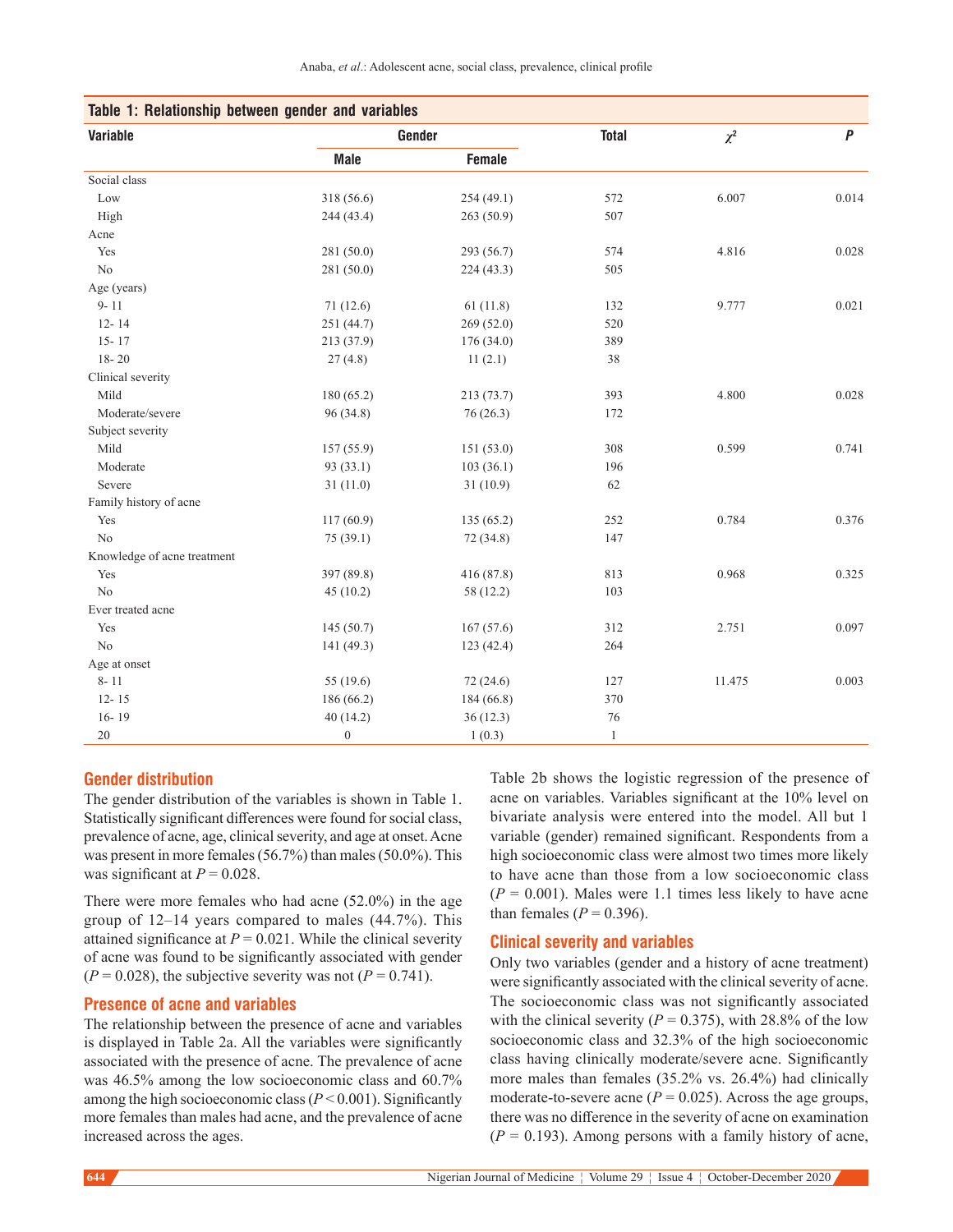31.9% had moderate/severe acne. Those with no family history of acne had a moderate/severe acne prevalence of 29.8%. This was not statistically significant  $(P=0.663)$ . Significantly more persons with a history of acne treatment (39.2%), compared with the 19.9% of those without a history of acne treatment, had moderate-to-severe acne  $(P < 0.001)$ . There was no significant association between the clinical severity and the age at onset.  $P = 0.928$ .

|           | Table 2a: Relationship between the presence of acne and |  |  |  |
|-----------|---------------------------------------------------------|--|--|--|
| variables |                                                         |  |  |  |

| <b>Variable</b>  | Acne       |            | <b>Total</b> | $\chi^2$ | P       |
|------------------|------------|------------|--------------|----------|---------|
|                  | <b>Yes</b> | No         |              |          |         |
| Social class     |            |            |              |          |         |
| Low              | 266 (46.5) | 306(53.5)  | 572          | 21.908   | < 0.001 |
| High             | 308 (60.7) | 199 (39.3) | 507          |          |         |
| Class            |            |            |              |          |         |
| JSS1             | 44 (22.3)  | 153(77.7)  | 197          | 154.045  | < 0.001 |
| JSS <sub>2</sub> | 86 (42.2)  | 118 (57.8) | 204          |          |         |
| JSS3             | 100(57.8)  | 73 (42.2)  | 173          |          |         |
| SSS <sub>1</sub> | 100 (54.9) | 82(45.1)   | 182          |          |         |
| SSS <sub>2</sub> | 139 (71.6) | 55 (28.4)  | 194          |          |         |
| SSS <sub>3</sub> | 102(81.6)  | 23 (18.4)  | 125          |          |         |
| Sex              |            |            |              |          |         |
| Male             | 281 (50.0) | 281 (50.0) | 562          | 4.816    | 0.028   |
| Female           | 293 (56.7) | 224 (43.3) | 517          |          |         |
| Age (years)      |            |            |              |          |         |
| $9 - 11$         | 37(28.0)   | 95 (72.0)  | 132          | 28.228   | < 0.001 |
| $12 - 14$        | 242 (46.5) | 278 (53.5) | 520          |          |         |
| $15 - 17$        | 268 (68.9) | 121(31.1)  | 389          |          |         |
| $18 - 20$        | 27(71.1)   | 11(28.9)   | 38           |          |         |

JSS: Junior secondary school, SSS: Senior secondary school

**Table 2b: Logistic regression of presence of acne on variables**

| Variable         | 0R    | OR (95% CI)     | Ρ       |
|------------------|-------|-----------------|---------|
| Social class     |       |                 |         |
| Low              | 0.551 | $0.392 - 0.774$ | 0.001   |
| High             |       |                 |         |
| Class            |       |                 |         |
| JSS1             |       |                 | < 0.001 |
| JSS <sub>2</sub> | 0.147 | $0.071 - 0.308$ |         |
| JSS3             | 0.312 | $0.160 - 0.607$ |         |
| SSS <sub>1</sub> | 0.566 | $0.291 - 1.100$ |         |
| SSS <sub>2</sub> | 0.409 | $0.217 - 0.774$ |         |
| SSS <sub>3</sub> | 0.726 | 0.397-1.329     |         |
| Age (years)      |       |                 |         |
| $9 - 11$         |       |                 | 0.024   |
| $12 - 14$        | 0.300 | $0.109 - 0.828$ |         |
| $15 - 17$        | 0.437 | $0.184 - 1.036$ |         |
| $18 - 20$        | 0.712 | $0.312 - 1.626$ |         |
| <b>Sex</b>       |       |                 |         |
| Male             | 0.884 | $0.664 - 1.176$ | 0.396   |
| Female           |       |                 |         |

OR: Odds ratio, CI: Confidence interval, JSS: Junior secondary school, SSS: Senior secondary school

Logistic regression of clinical severity on variables is shown in Table 3. Variables with at least a 10% level of significance on bivariate analysis were entered into the model. Only the gender and a history of acne treatment remained significant.

## **Agreement between subjective severity and clinical severity of acne**

The test of agreement between the clinical severity of acne and the subjective (self-rated) severity was poor with a kappa statistics of 0.206 and a proportion in agreement of 61.6%,  $P < 0.001$ .

### **Prevalence of lesion types**

Figure 2 displays the prevalence of the various lesion types. The mean count of closed comedone lesions was 5.24 (4.07) with a prevalence of 96.5%, while open comedone lesions had a prevalence of 96.5%, with a mean count of 2.48 (1.89). The prevalence of pustular lesions was 14.3% and a mean count was 2.32 (1.61). A mean count of 4.95 (4.07) and a prevalence of 58.5% were found for postinflammatory macules.

## **Discussion**

Adolescents from four secondary co‑educational schools, two private and two public, were the subjects of this study. The private schools served as the high socioeconomic class, while the public schools served as the low socioeconomic class.

The prevalence of adolescent facial acne in this study is high. This prevalence of acne vulgaris is within the documented prevalence range of adolescent acne, as reported in previous community‑based studies of adolescent acne in Nigeria and Cameroon of between 42.5% and 90%.[8,11-13] However, this study revealed a lower prevalence of adolescent acne than that from a study of acne and diet carried by Okoro *et al*. in the same town.[11] The reason for this difference in the prevalence of acne may be due to the fact that the Okoro *et al*. study was mainly on diet and acne and not on the prevalence of acne and had fewer students (464) than this study (1079). Furthermore, these two studies were carried out in different schools with a different population of adolescents. The study from Kaduna, [12] (prevalence of 90.7%) is within the documented prevalence



**Figure 2:** Histogram of prevalence of lesion types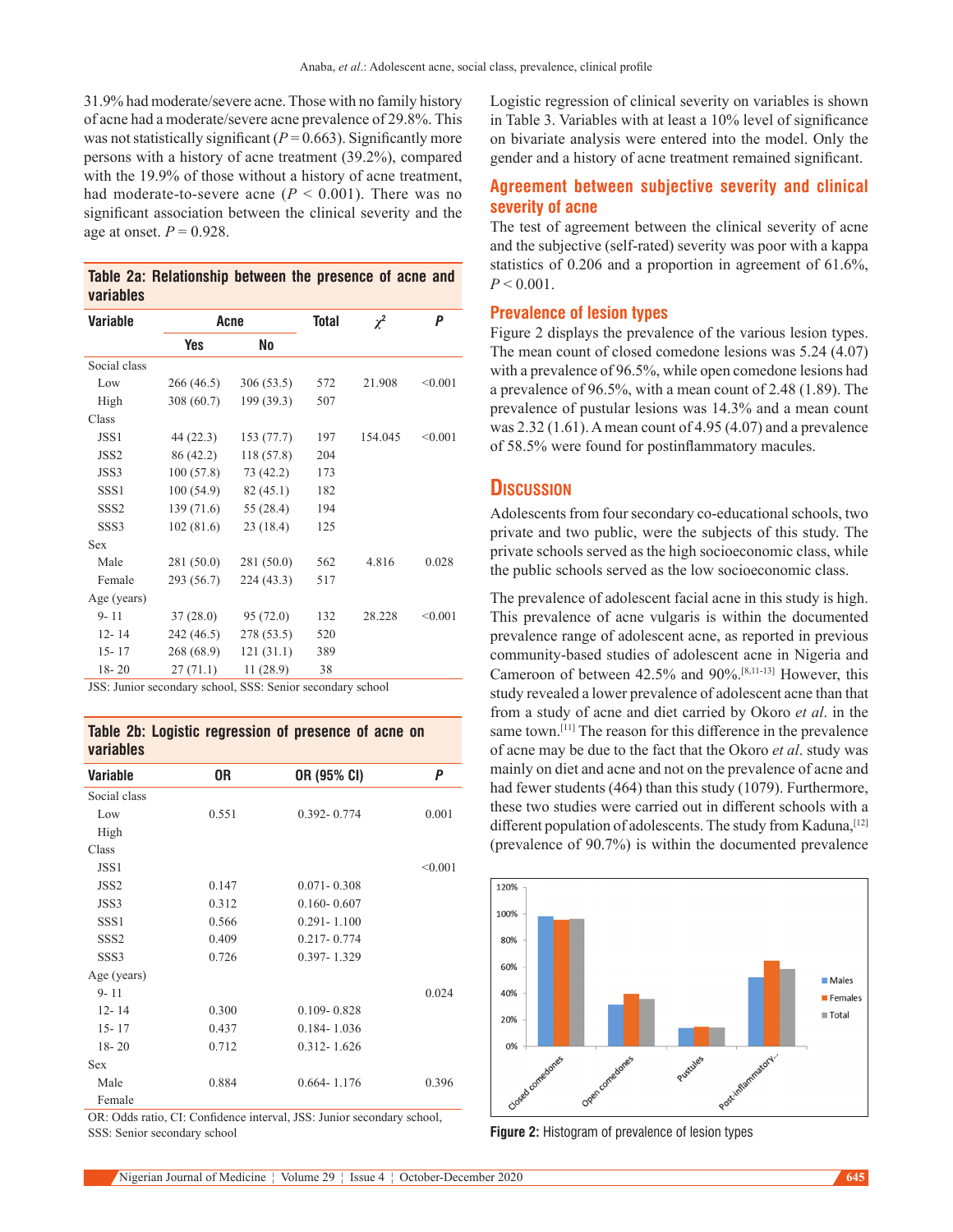| Table 3: Logistic regression of clinical severity of acne |  |  |
|-----------------------------------------------------------|--|--|
| on variables                                              |  |  |

| <b>Variable</b>   | 0R          | 95% CI          | Ρ       |
|-------------------|-------------|-----------------|---------|
| Age (years)       |             |                 |         |
| $9 - 11$          |             |                 |         |
| $12 - 14$         | 0.444       | $0.132 - 1.500$ | 0.541   |
| $15 - 17$         | 0.779       | $0.325 - 1.870$ |         |
| $18 - 20$         | 0.852       | $0.360 - 2.014$ |         |
| Sex               |             |                 |         |
| Male              | 1.681       | 1.143-2.247     | 0.008   |
| Female            |             |                 |         |
| Ever treated acne | 2.646       |                 |         |
| Yes               | 1.780-3.932 |                 | < 0.001 |
| No                |             |                 |         |

OR: Odds ratio, CI: Confidence interval

range of adolescent acne,<sup>[6,7]</sup> in Western counties but higher than the other reported Nigerian prevalence.<sup>[11,13,14]</sup> The reason for this could be a regional influence on prevalence as the Ibadan and Ife studies were conducted in the southwestern part of the country and the Kaduna study in the northern part of the country. Studies should be carried out to ascertain this regional or weather influence on the prevalence of adolescent acne.

Cordain *et al.* [18] in their report had concluded that acne vulgaris is a Western disease. These documented Nigerian reports of the prevalence of acne disprove this, showing that acne does occur in non-westernized countries, including Nigeria. More than half of the adolescents in this study had facial acne vulgaris lending credence to the fact that acne is common in adolescents.

Significantly more females than males in this study were found to have acne. Looking through the different age groups, it was mainly the females in the age group of 12–14 years who had a higher prevalence than the males. This is the age group at which females attain menarche with an increase in hormone production. This may be responsible for this increased prevalence in this age group. This higher prevalence of acne in females in this study is similar to that reported in studies by Mbaugbaw *et al*. and Campbell and Strassmann *et al.*[2,8,10] where they also had a higher female prevalence. It was, however, at variance with the studies by Yahya<sup>[12]</sup> where prevalence was higher in males and Bagatin *et al*. where there was no gender difference in prevalence<sup>[6]</sup> The reason for this variation in gender prevalence in the different studies is not known.

With regard to the age at onset of adolescent acne vulgaris, more females had acne onset at age 8–11 years compared to the males. It is documented that acne occurs earlier in females compared to males because females attain puberty 2–3 years earlier than males<sup>[19]</sup> with consequent earlier androgen secretion and androgen secretion is implicated in the pathogenesis of acne.[1,19]  Mbaugbaw *et al*. [8] in their studies of adolescent acne also reported an earlier onset of acne in adolescent females as in this study.

The prevalence of adolescent facial acne was found to increase across the age groups. The increase in acne prevalence with age is related to increased androgen and sebum production with age in adolescents. Increased androgen and sebum production is implicated in the pathogenesis of acne.[1] This increase in the prevalence of acne with increasing age is in keeping with reports from other studies.<sup>[6,7,10,12]</sup>

Family history of acne was found to be high among adolescents with acne. The tendency to develop acne runs in families, but an exact pattern of inheritance has not been defined. [20] Other studies have also shown a family history of acne in adolescents who have acne<sup>[6,8]</sup> and a family history of acne is also said to be associated with an earlier occurrence of acne and an increased number of acne lesions.[1,8]

In this study, the prevalence of adolescent facial acne vulgaris was higher in the high socioeconomic class and this was statistically significant. This difference in prevalence between the two social groups may be due to a difference in diet. Students from a high socioeconomic class are able to afford sugary drinks, sweets, and chocolate which have been implicated in acne causation. The relationship between acne and diet was not one of the objectives of this study, so conclusive statements cannot be made regarding dietary differences between these two groups. The positive association between social class and prevalence of acne in this study was also noticed in Ghana<sup>[9]</sup> although in a rural study from Mali, the socioeconomic class did not correlate with acne prevalence.<sup>[3]</sup> This study and the Ghanian study were conducted in an urban setting. This may be responsible for the differing observations from the one from Mali.

Prevalence was found to increase with the level of education of the students. Prevalence was found to be higher in SSS 3 adolescents compared to JSS 1 adolescents. This increase in prevalence with a higher level of education can be accounted for by age because the older adolescents in whom acne is more prevalent are the ones in SSS 3 and the prevalence of acne increases with age in adolescents.

Half of the adolescents had had treatment for facial acne vulgaris, with self-medication being the commonest mode of treatment and a salicylic acid cream the most common medication used. This salicylic acid cream is readily available over-the-counter and prepared from benzoic acid 6%, salicylic acid 2.5%, titanium dioxide, and precipitated sulfur 4.6%.[21] This study has shown that most adolescents get some form of treatment for acne and that there is a high percentage of over the counter medication use. Karciauskiene *et al*.,[2] Yahya,[12] and Hanisah *et al.* [5] in their studies of acne in adolescents also documented the use of over-the-counter medications for acne vulgaris by adolescents as in this study.

Most of the adolescents knew that facial acne could be treated. Knowledge of the treatment of acne is important in adolescents because this will make them seek treatment and seek it early. Acne is a treatable condition, and early treatment of acne is associated with less scarring.<sup>[20]</sup> Furthermore, knowledge of treatment could improve compliance. Bagatin *et al*. in their study of beliefs and perceptions of adolescents about acne,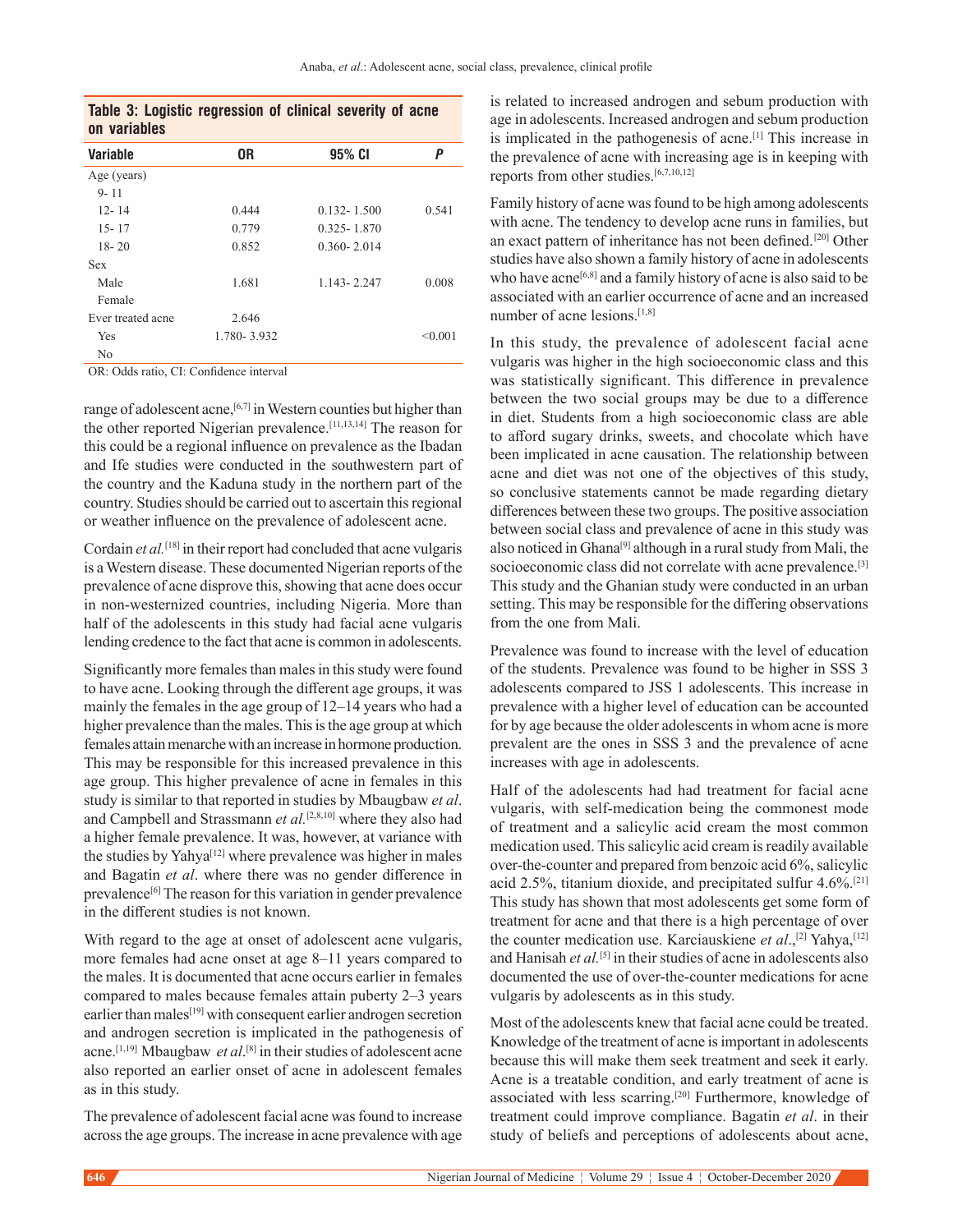also, found adolescents to be quite knowledgeable about acne treatment.[6]

Most students had mild acne. Adolescent acne is thought to be physiological with the occurrence of mostly mild acne, and most adolescents outgrowing the acne. Mild acne has been documented to be the most prevalent class of acne by other authors of adolescent acne.[1,5,6,12,13] More males, compared to females had severe acne in this study. This greater severity of acne in male students can be explained by increased androgen secretion in males. Studies from India and Malaysia reported greater severity of acne vulgaris in adolescent males compared to females as in this study.[3,5]

This study also revealed an increase in acne severity with age. Increased severity of acne with age could be due to increased androgen secretion and increased sebum secretion with age. Studies from Malaysia, Lithuania, Mali, and Brazil on adolescent acne show this increase in severity with increasing age.[2,5,6,10]

Acne was more severe in adolescents with a family history of acne than those without a family history of acne in this study. A family history of acne is said to be associated with an earlier occurrence of acne and an increased number of acne lesions,[1] a family history of acne in acne sufferers has also been documented by other authors.<sup>[6,8]</sup>

History of previous treatment of facial acne was found to be associated with the severity of acne. More of the students who gave a history of previous treatment for facial acne had moderate-to-severe acne compared to students who did not give a history of previous treatment for facial acne. This greater severity of acne in the adolescents, who gave a history of previous treatment, may have been due to wrong medication since most of this treatment was by self-medication. Furthermore, these adolescents may have sought treatment because of the severity of the acne. Bagatin *et al*. in their study also found an increase in the severity of acne in adolescents who had had previous treatment.<sup>[6]</sup>

The agreement between students self‑assessed severity of acne and clinical assessment of severity was poor with a kappa of 0.206. The students assessed their acne to be milder than what it really was. This self‑assessment of the severity of acne was subjective, depending on what the students felt while clinical severity was based on actual lesion count. The students may have rated their acne as mild because at this adolescent age, the students see other students with the same lesion and regard having acne as a normal occurrence with growing up despite seeking treatment for it.

The predominant lesion type was closed comedone followed by open comedone and then pustules. About half the students had postinflammatory hyperpigmentation. This shows that at some point in time, some of these students had inflammatory acne. Nodulocystic acne and other scars of acne were not seen in this study. The occurrence of more noninflammatory acne and lack of typical acne scars in these adolescents can be

accounted for by mild acne being the main form of acne found in adolescents.<sup>[20]</sup> Predominantly comedonal (mild) acne was reported in other studies on adolescent acne.<sup>[2,6,10]</sup>

## **Conclusion**

Facial acne vulgaris has a high prevalence in adolescents with an affectation of more females than males. The prevalence of facial acne increases with age and mild acne is the most prevalent form of acne in adolescents. Adolescent acne is more prevalent in adolescents from a high social class. Male gender, age, a family history of acne, and previous treatment of acne contribute to the severity of acne. Most adolescents are aware that acne can be treated and a lot of them make use of over-the-counter drugs.

#### **Limitation to the study**

Limitation of the study includes the inability to study the dietary patterns of these adolescents and ascertain the influence of diet on acne.

#### **Financial support and sponsorship** Nil.

#### **Conflicts of interest**

There are no conflicts of interest.

## **References**

- 1. Alsop R. Acne Vulgaris. InnovAiT 2008;1:470-473. doi:10.1093/ innovait/inn080.
- 2. Karciauskiene J, Valiukeviciene S, Gollnick H, Stang A. The prevalence and risk factors of adolescent acne among schoolchildren in Lithuania: A cross‑sectional study. J Eur Acad Dermatol Venereol 2014;28:733‑40.
- 3. Adityan B, Thappa DM. Profile of acne vulgaris A hospital-based study from South India. Indian J Dermatol Venereol Leprol 2009;75:272-8.
- 4. Law MP, Chuh AA, Lee A, Molinari N. Acne prevalence and beyond: Acne disability and its predictive factors among Chinese late adolescents in Hong Kong. Clin Exp Dermatol 2010;35:16‑21.
- 5. Hanisah A, Omar K, Shah SA. Prevalence of acne and its impact on the quality of life in school‑aged adolescents in Malaysia. J Prim Health Care 2009;1:20-5.
- 6. Bagatin E, Timpano DL, Guadanhim LR, Nogueira VM, Terzian LR, Steiner D, *et al*. Acne vulgaris: Prevalence and clinical forms in adolescents from São Paulo. Brazil An Bras Dermatol 2014;89:428‑35.
- 7. Tasoula E, Gregoriou S, Chalikias J, Lazarou D, Danopoulou I, Katsambas A, *et al*. The impact of acne vulgaris on quality of life and psychic health in young adolescents in Greece. Results of a population survey. An Bras Dermatol 2012;87:862-9.
- 8. Mbaugbaw J, Abongwa C, Ozoh G, Blackett KN. The prevalence of acne vulgaris in secondary school students in Yaounde, Cameroon. Internet J Dermatol 2007;5:2.
- 9. Hogewoming AA, Koelemj I, Amoah AS, Barinck JN, Aryeetey Y, Hartgers F, *et al*. Prevalence and risk factors of inflammatory acne vulgaris in rural and urban Ghanaian school children. Br J Derm 2009;161:475‑7.
- 10. Campbell CE, Strassmann BI. The blemishes of modern society? Acne prevalence in the Dogon of Mali. Evol Med Public Health 2016;2016:325‑37.
- 11. Okoro EO, Ogunbiyi AO, George AO, Subulade MO. Association of diet with acne vulgaris among adolescents in Ibadan, Southwest Nigeria. Int J Dermatol 2016;55:982‑8.
- 12. Yahya H. Acne vulgaris in Nigerian adolescents Prevalence, severity, beliefs, perceptions, and practices. Int J Dermatol 2009;48:498-505.
- 13. Onayemi O, Aghanwa HS, Soyinka F, Morakinyo O. A Descriptive cross‑sectional Survey of Prevalence, Knowledge and Perceptions of